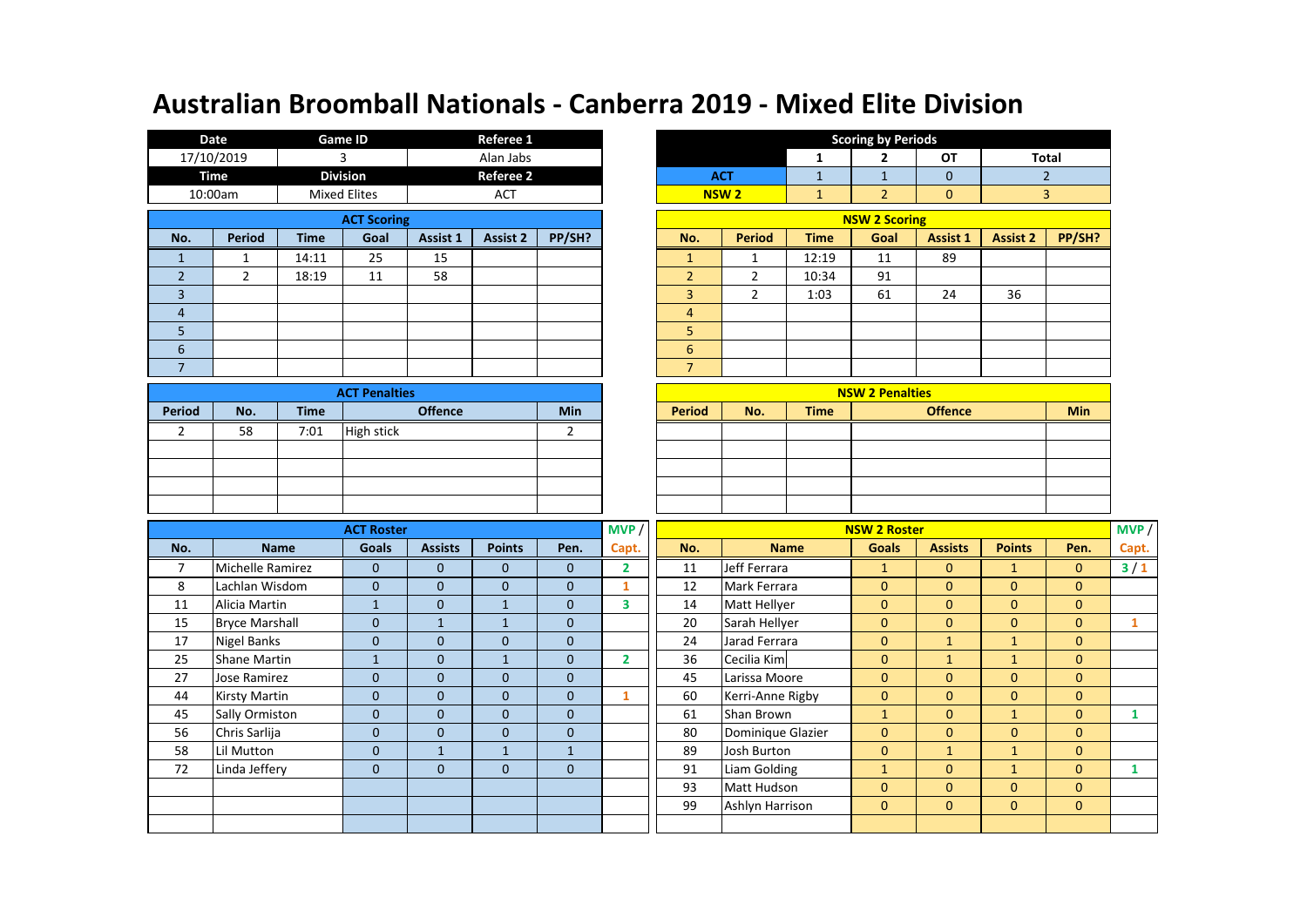|                          | Date                                         |             | <b>Game ID</b>  |          | Referee 1        |        |                        |                  |             | <b>Scoring by Periods</b> |                 |                 |
|--------------------------|----------------------------------------------|-------------|-----------------|----------|------------------|--------|------------------------|------------------|-------------|---------------------------|-----------------|-----------------|
|                          | 17/10/2019                                   |             | 6               |          | Alan Jabs        |        |                        |                  |             | 2                         | OT              | Tot             |
|                          | Time                                         |             | <b>Division</b> |          | <b>Referee 2</b> |        |                        | NSW <sub>1</sub> | ÷.          |                           | $\mathbf{0}$    |                 |
|                          | <b>Mixed Elites</b><br>12:15pm<br><b>NSW</b> |             |                 |          |                  |        | <b>NSW<sub>2</sub></b> | $\mathbf{0}$     |             | $\mathbf{0}$              |                 |                 |
| <b>NSW 1 Scoring</b>     |                                              |             |                 |          |                  |        |                        |                  |             | <b>NSW 2 Scoring</b>      |                 |                 |
| No.                      | <b>Period</b>                                | <b>Time</b> | Goal            | Assist 1 | <b>Assist 2</b>  | PP/SH? | No.                    | <b>Period</b>    | <b>Time</b> | Goal                      | <b>Assist 1</b> | <b>Assist 2</b> |
|                          |                                              | 0:14        | 0               | 88       | 83               |        |                        | 2                | 4:40        | 60                        |                 |                 |
| $\overline{2}$           | $\overline{2}$                               | 10:55       | 77              | 0        |                  |        | $\overline{2}$         |                  |             |                           |                 |                 |
| 3                        | $\overline{2}$                               | 7:56        | 7               | 0        | 42               |        | 3                      |                  |             |                           |                 |                 |
| $\overline{4}$           |                                              |             |                 |          |                  |        | $\overline{4}$         |                  |             |                           |                 |                 |
| 5                        |                                              |             |                 |          |                  |        | 5                      |                  |             |                           |                 |                 |
| 6                        |                                              |             |                 |          |                  |        | 6                      |                  |             |                           |                 |                 |
| $\overline{\phantom{a}}$ |                                              |             |                 |          |                  |        | $\overline{7}$         |                  |             |                           |                 |                 |

|        |     |             | <b>NSW 1 Penalties</b> |            |               |     |             | <b>NSW 2 Penalties</b> |     |
|--------|-----|-------------|------------------------|------------|---------------|-----|-------------|------------------------|-----|
| Period | No. | <b>Time</b> | <b>Offence</b>         | <b>Min</b> | <b>Period</b> | No. | <b>Time</b> | <b>Offence</b>         | Min |
|        |     |             |                        |            |               | 24  | 11:34       | Interferrence          |     |
|        |     |             |                        |            |               |     |             |                        |     |
|        |     |             |                        |            |               |     |             |                        |     |
|        |     |             |                        |            |               |     |             |                        |     |
|        |     |             |                        |            |               |     |             |                        |     |

|                      | Referee 1<br><b>Game ID</b><br>Date |                     |                        |          |                           |  |  |                |                  |                        | <b>Scoring by Periods</b> |                 |                 |              |
|----------------------|-------------------------------------|---------------------|------------------------|----------|---------------------------|--|--|----------------|------------------|------------------------|---------------------------|-----------------|-----------------|--------------|
|                      | 17/10/2019                          | 6                   |                        |          | Alan Jabs                 |  |  |                |                  |                        | 2                         | OT              |                 | <b>Total</b> |
|                      | Time                                | <b>Division</b>     |                        |          | <b>Referee 2</b>          |  |  |                | NSW <sub>1</sub> |                        | $\overline{2}$            | $\mathbf{0}$    |                 | 3            |
|                      | 12:15pm                             | <b>Mixed Elites</b> |                        |          | <b>NSW</b>                |  |  |                | NSW <sub>2</sub> | $\mathbf{0}$           | 1                         | $\mathbf{0}$    |                 |              |
| <b>NSW 1 Scoring</b> |                                     |                     |                        |          |                           |  |  |                |                  |                        | <b>NSW 2 Scoring</b>      |                 |                 |              |
| No.                  | <b>Period</b>                       | <b>Time</b>         | Goal                   | Assist 1 | PP/SH?<br><b>Assist 2</b> |  |  | No.            | <b>Period</b>    | <b>Time</b>            | Goal                      | <b>Assist 1</b> | <b>Assist 2</b> | PP/SH?       |
| $\mathbf{1}$         |                                     | 0:14                | 0                      | 88       | 83                        |  |  |                | 2                | 4:40                   | 60                        |                 |                 |              |
| $\overline{2}$       | $\mathcal{P}$                       | 10:55               | 77                     | 0        |                           |  |  | $\overline{2}$ |                  |                        |                           |                 |                 |              |
| 3                    | 2                                   | 7:56                | 7                      | 0        | 42                        |  |  | 3              |                  |                        |                           |                 |                 |              |
| $\overline{4}$       |                                     |                     |                        |          |                           |  |  | $\overline{4}$ |                  |                        |                           |                 |                 |              |
| 5                    |                                     |                     |                        |          |                           |  |  | 5              |                  |                        |                           |                 |                 |              |
| 6                    |                                     |                     |                        |          |                           |  |  | 6              |                  |                        |                           |                 |                 |              |
| $\overline{7}$       |                                     |                     |                        |          |                           |  |  | ∍              |                  |                        |                           |                 |                 |              |
|                      |                                     |                     | <b>NSW 1 Penalties</b> |          |                           |  |  |                |                  | <b>NSW 2 Penalties</b> |                           |                 |                 |              |

|                |     |  |               |     |             | <b>NSW 2 Penalties</b> |     |
|----------------|-----|--|---------------|-----|-------------|------------------------|-----|
| <b>Offence</b> | Min |  | <b>Period</b> | No. | <b>Time</b> | <b>Offence</b>         | Min |
|                |     |  |               | 24  | 11:34       | Interferrence          |     |
|                |     |  |               |     |             |                        |     |
|                |     |  |               |     |             |                        |     |
|                |     |  |               |     |             |                        |     |
|                |     |  |               |     |             |                        |     |

|                |                  | <b>NSW 1 Roster</b> |                |               |              | MVP /        |                    |                   | <b>NSW 2 Roster</b> |                |               |              | MVP / |
|----------------|------------------|---------------------|----------------|---------------|--------------|--------------|--------------------|-------------------|---------------------|----------------|---------------|--------------|-------|
| No.            | <b>Name</b>      | Goals               | <b>Assists</b> | <b>Points</b> | Pen.         | Capt.        | No.                | <b>Name</b>       | Goals               | <b>Assists</b> | <b>Points</b> | Pen.         | Capt. |
| 0              | Saxon Hooper     |                     | $\overline{2}$ | 3             | $\Omega$     |              | 11                 | Jeff Ferrara      | $\mathbf{0}$        | $\mathbf{0}$   | $\mathbf{0}$  | $\mathbf{0}$ |       |
| 4              | Bec Davis        | $\mathbf{0}$        | $\mathbf{0}$   | $\mathbf{0}$  | $\mathbf{0}$ |              | 12                 | Mark Ferrara      | $\mathbf{0}$        | $\mathbf{0}$   | $\mathbf{0}$  | $\mathbf{0}$ |       |
| $\overline{7}$ | Tim Brown        | $\mathbf{1}$        | $\mathbf{0}$   | Ŧ             | $\mathbf{0}$ | 1/1          | Matt Hellyer<br>14 |                   | $\mathbf{0}$        | $\mathbf{0}$   | $\mathbf{0}$  | $\mathbf{0}$ |       |
| 16             | Kerry Baxter     | $\mathbf{0}$        | $\Omega$       | $\mathbf{0}$  | $\mathbf{0}$ |              | 20                 | Sarah Hellyer     |                     | $\mathbf{0}$   | $\mathbf{0}$  | $\mathbf{0}$ |       |
| 17             | Karen Boer       | $\mathbf{0}$        | $\Omega$       | $\mathbf{0}$  | $\mathbf{0}$ |              | 24                 | Jarad Ferrara     | $\mathbf{0}$        | $\mathbf{0}$   | $\mathbf{0}$  | $\mathbf{1}$ |       |
| 41             | Zac Law          | $\Omega$            | $\mathbf{0}$   | $\mathbf{0}$  | $\mathbf{0}$ |              | 51                 | Cecilia Kim       | $\mathbf{0}$        | $\mathbf{0}$   | $\mathbf{0}$  | $\mathbf{0}$ |       |
| 42             | Madeleine Tonkin | $\mathbf{0}$        |                |               | $\mathbf{0}$ | 3            | 45                 | Larissa Moore     | $\mathbf{0}$        | $\mathbf{0}$   | $\mathbf{0}$  | $\mathbf{0}$ |       |
| 77             | Peter Yabsley    | $\mathbf{1}$        | $\mathbf{0}$   |               | $\mathbf{0}$ |              | 60                 | Kerri-Anne Rigby  | $\mathbf{1}$        | $\mathbf{0}$   | $\mathbf{1}$  | $\mathbf{0}$ |       |
| 79             | Sam Boer         | $\Omega$            | $\Omega$       | $\mathbf{0}$  | $\mathbf{0}$ | $\mathbf{2}$ | 61                 | Shan Brown        | $\mathbf{0}$        | $\mathbf{0}$   | $\mathbf{0}$  | $\mathbf{0}$ |       |
| 81             | Anke Vermeulen   | $\Omega$            | $\Omega$       | $\mathbf{0}$  | $\Omega$     |              | 80                 | Dominique Glazier | $\mathbf{0}$        | $\mathbf{0}$   | $\mathbf{0}$  | $\Omega$     |       |
| 83             | Louis Sultana    | $\mathbf{0}$        | $\mathbf{1}$   |               | $\Omega$     |              | 89                 | Josh Burton       | $\mathbf{0}$        | $\mathbf{0}$   | $\mathbf{0}$  | $\Omega$     | 3     |
| 87             | Reece Shepherd   | $\mathbf{0}$        | $\mathbf{0}$   | $\mathbf{0}$  | $\mathbf{0}$ |              | 91                 | Liam Golding      | $\mathbf{0}$        | $\mathbf{0}$   | 0             | $\mathbf{0}$ |       |
| 88             | Lauren Yabsley   | $\mathbf{0}$        |                |               | $\mathbf{0}$ |              | 93<br>Matt Hudson  |                   | $\mathbf{0}$        | $\mathbf{0}$   | $\mathbf{0}$  | $\mathbf{0}$ |       |
| 98             | Jodie Harrison   | $\mathbf{0}$        | $\mathbf 0$    | $\mathbf{0}$  | $\mathbf{0}$ |              | 99                 | Ashlyn Harrison   | $\mathbf{0}$        | $\mathbf{0}$   | $\mathbf{0}$  | $\mathbf{0}$ |       |
|                |                  |                     |                |               |              |              |                    |                   |                     |                |               |              |       |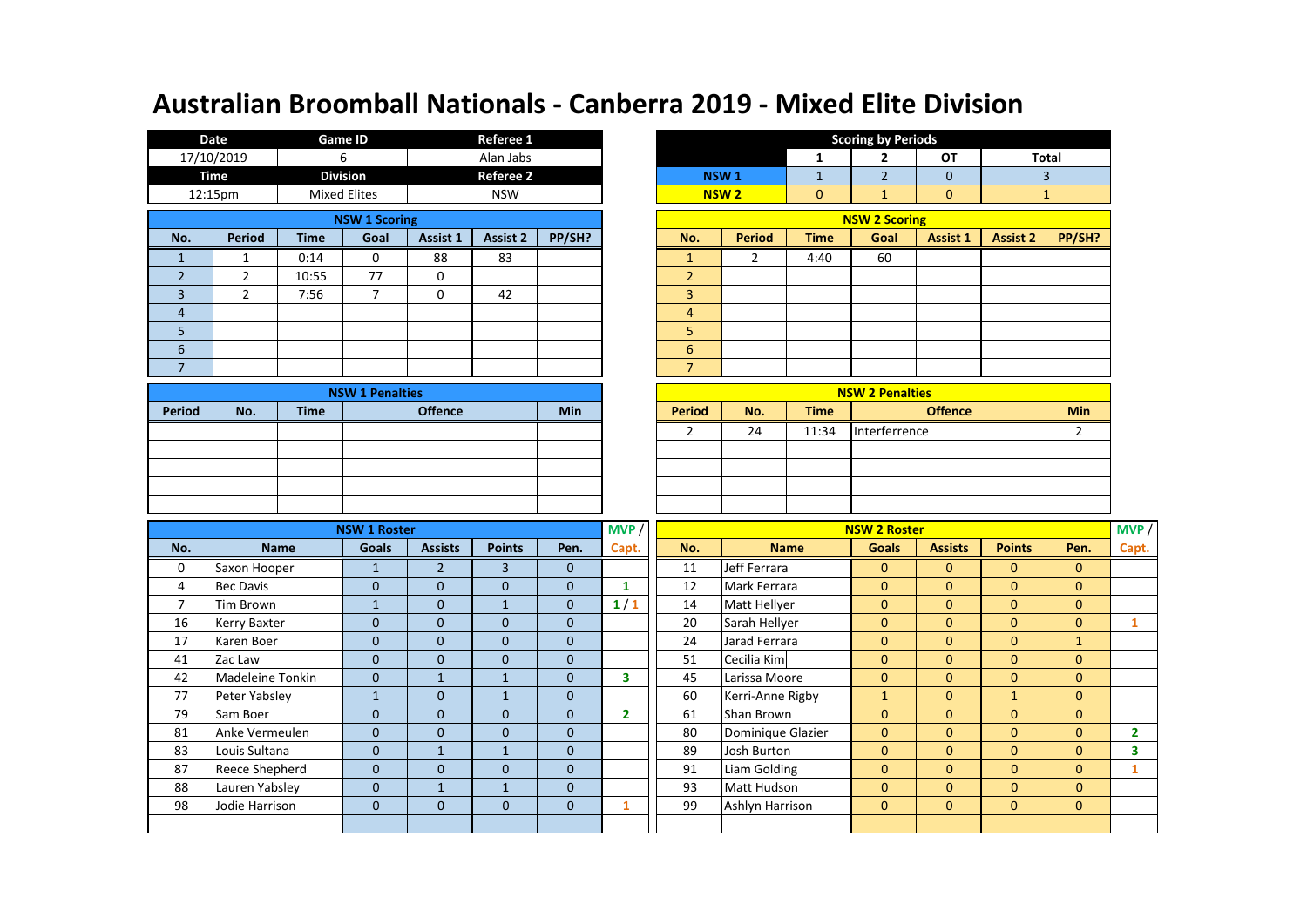|                    | Date                                                   |             | <b>Game ID</b>  |          | Referee 1        |        |                  |               |              | <b>Scoring by Periods</b> |              |                 |
|--------------------|--------------------------------------------------------|-------------|-----------------|----------|------------------|--------|------------------|---------------|--------------|---------------------------|--------------|-----------------|
|                    | 17/10/2019                                             |             | 9               |          | Alan Jabs        |        |                  |               | 1            | 2                         | OT           | Tot             |
|                    | Time                                                   |             | <b>Division</b> |          | <b>Referee 2</b> |        |                  | <b>ACT</b>    | $\mathbf{1}$ |                           | $\mathbf{0}$ |                 |
|                    | 2:30 <sub>pm</sub><br><b>Mixed Elites</b><br><b>SA</b> |             |                 |          |                  |        | NSW <sub>1</sub> | $\mathbf{0}$  | $\mathbf{0}$ | $\mathbf 0$               | $\mathbf 0$  |                 |
| <b>ACT Scoring</b> |                                                        |             |                 |          |                  |        |                  |               |              | <b>NSW 1 Scoring</b>      |              |                 |
| No.                | <b>Period</b>                                          | <b>Time</b> | Goal            | Assist 1 | <b>Assist 2</b>  | PP/SH? | No.              | <b>Period</b> | <b>Time</b>  | Goal                      | Assist 1     | <b>Assist 2</b> |
|                    |                                                        | 1:43        | 56              | 58       | 17               |        |                  |               |              |                           |              |                 |
| $\overline{2}$     | 2                                                      | 17:31       | 56              | 58       | 55               |        | $\overline{2}$   |               |              |                           |              |                 |
| 3                  |                                                        |             |                 |          |                  |        | 3                |               |              |                           |              |                 |
| 4                  |                                                        |             |                 |          |                  |        | 4                |               |              |                           |              |                 |
| 5                  |                                                        |             |                 |          |                  |        | 5                |               |              |                           |              |                 |
| 6                  |                                                        |             |                 |          |                  |        | 6                |               |              |                           |              |                 |
|                    |                                                        |             |                 |          |                  |        | 7                |               |              |                           |              |                 |

|               |              |             | <b>ACT Penalties</b> |            |               |     |             | <b>NSW 1 Penalties</b> |     |
|---------------|--------------|-------------|----------------------|------------|---------------|-----|-------------|------------------------|-----|
| <b>Period</b> | No.          | <b>Time</b> | <b>Offence</b>       | <b>Min</b> | <b>Period</b> | No. | <b>Time</b> | <b>Offence</b>         | Min |
|               | 27           | 11:13       | Tripping             |            |               |     |             |                        |     |
|               | $\circ$<br>Õ | 14:13       | Holding              |            |               |     |             |                        |     |
|               |              |             |                      |            |               |     |             |                        |     |
|               |              |             |                      |            |               |     |             |                        |     |
|               |              |             |                      |            |               |     |             |                        |     |

|                      | Date               | <b>Game ID</b> |                     | <b>Scoring by Periods</b><br>Referee 1 |                  |        |  |                |                  |             |                        |                 |                 |              |
|----------------------|--------------------|----------------|---------------------|----------------------------------------|------------------|--------|--|----------------|------------------|-------------|------------------------|-----------------|-----------------|--------------|
|                      | 17/10/2019         | 9              |                     |                                        | Alan Jabs        |        |  |                |                  | 1           | 2                      | OT              |                 | Total        |
|                      | Time               |                | <b>Division</b>     |                                        | <b>Referee 2</b> |        |  |                | <b>ACT</b>       |             |                        | $\mathbf{0}$    |                 |              |
|                      | 2:30 <sub>pm</sub> |                | <b>Mixed Elites</b> |                                        | <b>SA</b>        |        |  |                | NSW <sub>1</sub> | 0           | $\mathbf{0}$           | $\mathbf{0}$    |                 | $\mathbf{0}$ |
|                      | <b>ACT Scoring</b> |                |                     |                                        |                  |        |  |                |                  |             | <b>NSW 1 Scoring</b>   |                 |                 |              |
| No.                  | <b>Period</b>      | <b>Time</b>    | Goal                | Assist 1                               | <b>Assist 2</b>  | PP/SH? |  | No.            | <b>Period</b>    | <b>Time</b> | Goal                   | <b>Assist 1</b> | <b>Assist 2</b> | PP/SH?       |
| $\mathbf{1}$         |                    | 1:43           | 56                  | 58                                     | 17               |        |  |                |                  |             |                        |                 |                 |              |
| $\overline{2}$       | $\overline{2}$     | 17:31          | 56                  | 58                                     | 55               |        |  | $\overline{2}$ |                  |             |                        |                 |                 |              |
| 3                    |                    |                |                     |                                        |                  |        |  | 3              |                  |             |                        |                 |                 |              |
| $\overline{4}$       |                    |                |                     |                                        |                  |        |  | $\overline{4}$ |                  |             |                        |                 |                 |              |
| 5                    |                    |                |                     |                                        |                  |        |  | 5              |                  |             |                        |                 |                 |              |
| 6                    |                    |                |                     |                                        |                  |        |  | 6              |                  |             |                        |                 |                 |              |
| $\overline{7}$       |                    |                |                     |                                        |                  |        |  | $\overline{7}$ |                  |             |                        |                 |                 |              |
| <b>ACT Penalties</b> |                    |                |                     |                                        |                  |        |  |                |                  |             | <b>NSW 1 Penalties</b> |                 |                 |              |

| <b>ACT Penalties</b> |     |               |     |             | <b>NSW 1 Penalties</b> |            |
|----------------------|-----|---------------|-----|-------------|------------------------|------------|
| <b>Offence</b>       | Min | <b>Period</b> | No. | <b>Time</b> | <b>Offence</b>         | <b>Min</b> |
| Tripping             |     |               |     |             |                        |            |
| Holding              |     |               |     |             |                        |            |
|                      |     |               |     |             |                        |            |
|                      |     |               |     |             |                        |            |
|                      |     |               |     |             |                        |            |

|     |                       | <b>ACT Roster</b>                                                  |                |                |                | MVP /          | <b>NSW 1 Roster</b> |                     |                |                |                |                |       |
|-----|-----------------------|--------------------------------------------------------------------|----------------|----------------|----------------|----------------|---------------------|---------------------|----------------|----------------|----------------|----------------|-------|
| No. | <b>Name</b>           | Goals                                                              | <b>Assists</b> | <b>Points</b>  | Pen.           | Capt.          | No.                 | <b>Name</b>         | <b>Goals</b>   | <b>Assists</b> | <b>Points</b>  | Pen.           | Capt. |
| 7   | Michelle Ramirez      | $\Omega$                                                           | $\Omega$       | $\mathbf{0}$   | $\Omega$       | $\overline{2}$ | 0                   | Saxon Hooper        | $\mathbf{0}$   | $\mathbf{0}$   | $\mathbf{0}$   | $\mathbf{0}$   |       |
| 8   | Lachlan Wisdom        | $\mathbf{0}$                                                       | $\mathbf{0}$   | $\mathbf 0$    |                |                | 4                   | <b>Bec Davis</b>    | $\mathbf{0}$   | $\mathbf{0}$   | $\mathbf{0}$   | $\mathbf{0}$   |       |
| 11  | Alicia Martin         | $\mathbf{0}$                                                       | $\Omega$       | $\mathbf{0}$   | $\mathbf{0}$   |                | 7                   | Tim Brown           | $\mathbf{0}$   | $\mathbf{0}$   | $\mathbf{0}$   | $\mathbf{0}$   |       |
| 15  | <b>Bryce Marshall</b> | $\Omega$                                                           | $\Omega$       | $\mathbf{0}$   | $\Omega$       |                | 16                  | <b>Kerry Baxter</b> | $\mathbf{0}$   | $\Omega$       | $\overline{0}$ | $\Omega$       |       |
| 17  | Nigel Banks           | $\mathbf{0}$<br>17<br>$\mathbf{0}$<br>$\overline{1}$<br>Karen Boer |                |                |                |                |                     | $\mathbf{0}$        | $\mathbf{0}$   | $\mathbf{0}$   | $\mathbf{0}$   |                |       |
| 25  | Shane Martin          | $\mathbf{0}$                                                       | $\Omega$       | $\mathbf{0}$   | $\mathbf{0}$   |                | 41                  | Zac Law             | $\mathbf{0}$   | $\mathbf{0}$   | $\mathbf{0}$   | $\mathbf{0}$   |       |
| 27  | Jose Ramirez          | $\mathbf{0}$                                                       | $\mathbf{0}$   | $\mathbf 0$    | $\mathbf{1}$   |                | 42                  | Madeleine Tonkin    | $\mathbf{0}$   | $\mathbf{0}$   | $\overline{0}$ | $\mathbf{0}$   |       |
| 44  | Kirsty Martin         | $\mathbf{0}$                                                       | $\mathbf{0}$   | $\mathbf{0}$   | $\overline{0}$ |                | 77                  | Peter Yabsley       | $\mathbf{0}$   | $\mathbf{0}$   | $\overline{0}$ | $\mathbf{0}$   | 3.    |
| 45  | Sally Ormiston        | $\mathbf{0}$                                                       | $\mathbf{0}$   | $\mathbf{0}$   | $\overline{0}$ |                | 79                  | Sam Boer            | $\mathbf{0}$   | $\mathbf{0}$   | $\mathbf{0}$   | $\overline{0}$ |       |
| 55  | Julian Luco           | $\mathbf{0}$                                                       | $\mathbf{1}$   | $\mathbf{1}$   | $\mathbf{0}$   |                | 81                  | Anke Vermeulen      | $\mathbf{0}$   | $\mathbf{0}$   | $\mathbf{0}$   | $\mathbf{0}$   |       |
| 56  | Chris Sarlija         | $\overline{2}$                                                     | $\mathbf 0$    | $\overline{2}$ | $\overline{0}$ | $2/1$          | 83                  | Louis Sultana       | $\mathbf{0}$   | $\mathbf{0}$   | $\mathbf{0}$   | $\mathbf{0}$   |       |
| 58  | Lil Mutton            | $\mathbf{0}$                                                       | $\overline{2}$ | $\overline{2}$ | $\mathbf{0}$   |                | 87                  | Reece Shepherd      | $\mathbf{0}$   | $\mathbf{0}$   | $\mathbf{0}$   | $\mathbf{0}$   |       |
| 72  | Linda Jeffery         | $\mathbf{0}$                                                       | $\mathbf{0}$   | $\mathbf 0$    | $\mathbf{0}$   | 3              | 88                  | Lauren Yabsley      | $\mathbf{0}$   | $\mathbf{0}$   | $\mathbf{0}$   | $\mathbf{0}$   | 1/1   |
|     |                       |                                                                    |                |                | 98             | Jodie Harrison | $\mathbf{0}$        | $\mathbf{0}$        | $\overline{0}$ | $\mathbf{0}$   |                |                |       |
|     |                       |                                                                    |                |                |                |                |                     |                     |                |                |                |                |       |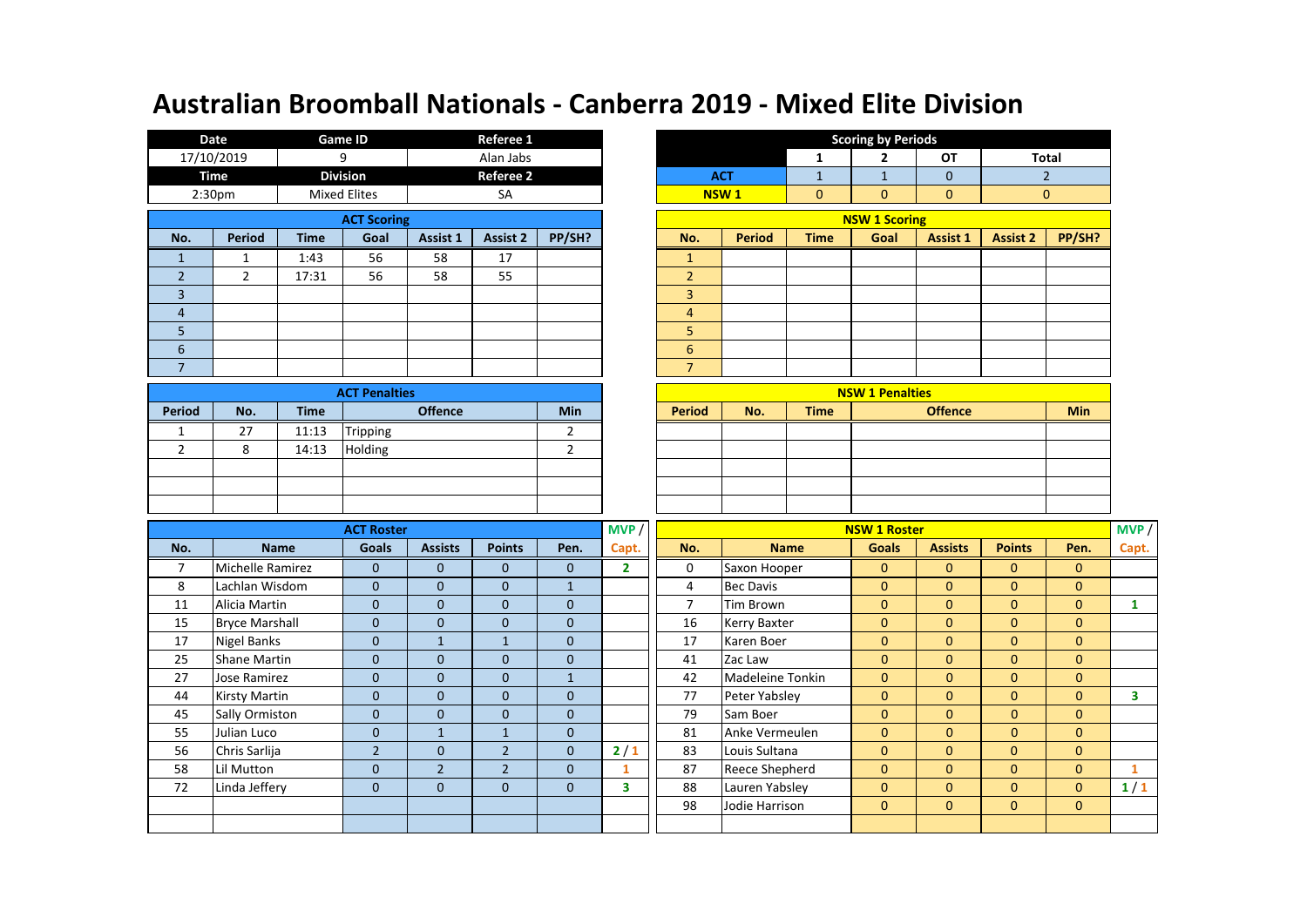|                | <b>Date</b>           |             | <b>Game ID</b>                              |                | Referee 1        |                         |              |                  |                   |                | <b>Scoring by Periods</b> |                |                 |              |
|----------------|-----------------------|-------------|---------------------------------------------|----------------|------------------|-------------------------|--------------|------------------|-------------------|----------------|---------------------------|----------------|-----------------|--------------|
|                | 18/10/2019            |             | 14                                          |                | Alan Jabs        |                         |              |                  |                   | $\mathbf{1}$   | $\overline{2}$            | <b>OT</b>      |                 | <b>Total</b> |
|                | <b>Time</b>           |             | <b>Division</b>                             |                | <b>Referee 2</b> |                         |              |                  | <b>ACT</b>        | $\overline{0}$ | $\mathbf{0}$              | $\overline{0}$ |                 | $\mathbf{0}$ |
|                | 11:00am               |             | <b>Mixed Elites</b>                         |                | SA               |                         |              |                  | <b>NSW2</b>       | $\mathbf{1}$   | $\mathbf{0}$              | $\mathbf{0}$   |                 | $\mathbf{1}$ |
|                |                       |             | <b>ACT Scoring</b>                          |                |                  |                         |              |                  |                   |                | <b>NSW 2 Scoring</b>      |                |                 |              |
| No.            | <b>Period</b>         | <b>Time</b> | Goal                                        | Assist 1       | <b>Assist 2</b>  | PP/SH?                  |              | No.              | <b>Period</b>     | <b>Time</b>    | Goal                      | Assist 1       | <b>Assist 2</b> | PP/SH?       |
| $\mathbf{1}$   |                       |             |                                             |                |                  |                         |              | $\mathbf{1}$     | $\mathbf{1}$      | 0:24           | 11                        | 14             |                 |              |
| $\overline{2}$ |                       |             |                                             |                |                  |                         |              | $\overline{2}$   |                   |                |                           |                |                 |              |
| $\overline{3}$ |                       |             |                                             |                |                  |                         |              | $\overline{3}$   |                   |                |                           |                |                 |              |
| $\overline{4}$ |                       |             |                                             |                |                  |                         |              | $\overline{4}$   |                   |                |                           |                |                 |              |
| 5              |                       |             |                                             |                |                  |                         |              | 5                |                   |                |                           |                |                 |              |
| 6              |                       |             |                                             |                |                  |                         |              | $6\phantom{1}$   |                   |                |                           |                |                 |              |
| $\overline{7}$ |                       |             |                                             |                |                  |                         |              | $\overline{7}$   |                   |                |                           |                |                 |              |
|                |                       |             | <b>ACT Penalties</b>                        |                |                  |                         |              |                  |                   |                | <b>NSW 2 Penalties</b>    |                |                 |              |
| <b>Period</b>  | No.                   | <b>Time</b> |                                             | <b>Offence</b> |                  | Min                     |              | <b>Period</b>    | No.               | <b>Time</b>    |                           | <b>Offence</b> |                 | <b>Min</b>   |
| 1              | 55                    | 14:12       | Roughing                                    |                |                  | 2                       |              |                  |                   |                |                           |                |                 |              |
| $\mathbf{1}$   | 8                     | 2:38        | <b>High Stick</b>                           |                |                  | $\overline{2}$          |              |                  |                   |                |                           |                |                 |              |
| $\overline{2}$ | 17                    | 18:14       | Tripping                                    |                |                  | $\overline{2}$          |              |                  |                   |                |                           |                |                 |              |
| $\overline{2}$ | 17                    | 9:14        | Interferrence                               |                |                  | $\overline{2}$          |              |                  |                   |                |                           |                |                 |              |
|                |                       |             |                                             |                |                  |                         |              |                  |                   |                |                           |                |                 |              |
|                |                       |             | <b>ACT Roster</b>                           |                |                  |                         | MVP          |                  |                   |                | <b>NSW 2 Roster</b>       |                |                 |              |
| No.            |                       | <b>Name</b> | <b>Goals</b>                                | <b>Assists</b> | <b>Points</b>    | Pen.                    | Capt.        | No.              |                   | <b>Name</b>    | <b>Goals</b>              | <b>Assists</b> | <b>Points</b>   | Pen.         |
| $\overline{7}$ | Michelle Ramirez      |             | $\mathbf 0$                                 | $\mathbf 0$    | $\mathbf{0}$     | $\mathbf{0}$            | $\mathbf{1}$ | 11               | Jeff Ferrara      |                | $\mathbf{1}$              | $\mathbf{0}$   | $\mathbf{1}$    | $\mathbf{0}$ |
| 8              | Lachlan Wisdom        |             | $\mathbf 0$                                 | $\mathbf 0$    | $\mathbf{0}$     | $\mathbf{1}$            |              | 12               | Mark Ferrara      |                | $\mathbf{0}$              | $\mathbf{0}$   | $\mathbf{0}$    | $\mathbf{0}$ |
| 11             | Alicia Martin         |             | $\mathbf 0$                                 | $\mathbf 0$    | $\mathbf{0}$     | $\mathbf{0}$            |              | 14               | Matt Hellyer      |                | $\mathbf{0}$              | $\mathbf{1}$   | $\mathbf{1}$    | $\mathbf{0}$ |
| 15             | <b>Bryce Marshall</b> |             | $\mathbf 0$                                 | $\mathbf 0$    | $\mathbf{0}$     | $\mathbf 0$             |              | 20               | Sarah Hellyer     |                | $\mathbf{0}$              | $\mathbf{0}$   | $\mathbf{0}$    | $\mathbf{0}$ |
| 17             | <b>Nigel Banks</b>    |             | $\mathbf 0$                                 | $\mathbf 0$    | $\mathbf{0}$     | $\overline{2}$          | $\mathbf{1}$ | 24               | Jarad Ferrara     |                | $\mathbf{0}$              | $\overline{0}$ | $\mathbf{0}$    | $\mathbf{0}$ |
| 25             | <b>Shane Martin</b>   |             | $\mathbf 0$<br>$\mathbf 0$<br>$\mathbf{0}$  |                | $\mathbf 0$      |                         | 36           | Cecilia Kim      |                   | $\mathbf{0}$   | $\mathbf{0}$              | $\mathbf{0}$   | $\mathbf{0}$    |              |
| 27             | <b>Jose Ramirez</b>   |             | $\mathbf 0$<br>$\mathbf{0}$<br>$\mathbf{0}$ |                | $\mathbf{0}$     | $\overline{\mathbf{3}}$ | 45           | Larissa Moore    |                   | $\mathbf{0}$   | $\overline{0}$            | $\mathbf{0}$   | $\mathbf{0}$    |              |
| 44             | <b>Kirsty Martin</b>  |             | $\mathbf 0$<br>$\mathbf{0}$<br>$\mathbf{0}$ |                | $\mathbf 0$      |                         | 60           | Kerri-Anne Rigby |                   | $\mathbf{0}$   | $\overline{0}$            | $\mathbf{0}$   | $\mathbf{0}$    |              |
| 45             | Sally Ormiston        |             | $\mathbf 0$                                 | $\mathbf{0}$   | $\mathbf 0$      | $\mathbf 0$             | $\mathbf{1}$ | 61               | Shan Brown        |                | $\mathbf 0$               | $\mathbf{0}$   | 0               | $\mathbf{0}$ |
| 55             | Julian Luco           |             | $\mathbf{0}$                                | $\mathbf 0$    | $\mathbf{0}$     | $\mathbf{1}$            |              | 80               | Dominique Glazier |                | $\mathbf{0}$              | $\overline{0}$ | $\mathbf{0}$    | $\mathbf{0}$ |

|                | <b>Referee 1</b> |            |  |                |               |              | <b>Scoring by Periods</b> |                |                 |              |
|----------------|------------------|------------|--|----------------|---------------|--------------|---------------------------|----------------|-----------------|--------------|
|                | Alan Jabs        |            |  |                |               | 1            | $\overline{2}$            | OT             |                 | <b>Total</b> |
|                | Referee 2        |            |  |                | <b>ACT</b>    | $\mathbf 0$  | $\mathbf 0$               | $\mathbf 0$    | $\mathbf 0$     |              |
|                | SA               |            |  |                | <b>NSW2</b>   | $\mathbf{1}$ | $\mathbf 0$               | $\mathbf{0}$   |                 | $\mathbf{1}$ |
|                |                  |            |  |                |               |              | <b>NSW 2 Scoring</b>      |                |                 |              |
| Assist 1       | Assist 2         | PP/SH?     |  | No.            | <b>Period</b> | <b>Time</b>  | Goal                      | Assist 1       | <b>Assist 2</b> | PP/SH?       |
|                |                  |            |  | $\mathbf{1}$   | 1             | 0:24         | 11                        | 14             |                 |              |
|                |                  |            |  | $\overline{2}$ |               |              |                           |                |                 |              |
|                |                  |            |  | 3              |               |              |                           |                |                 |              |
|                |                  |            |  | $\overline{4}$ |               |              |                           |                |                 |              |
|                |                  |            |  | 5              |               |              |                           |                |                 |              |
|                |                  |            |  | 6              |               |              |                           |                |                 |              |
|                |                  |            |  | $\overline{7}$ |               |              |                           |                |                 |              |
|                |                  |            |  |                |               |              | <b>NSW 2 Penalties</b>    |                |                 |              |
| <b>Offence</b> |                  | <b>Min</b> |  | <b>Period</b>  | No.           | <b>Time</b>  |                           | <b>Offence</b> |                 | <b>Min</b>   |
|                | 2                |            |  |                |               |              |                           |                |                 |              |
| 2              |                  |            |  |                |               |              |                           |                |                 |              |
|                |                  | 2          |  |                |               |              |                           |                |                 |              |
|                | $\overline{2}$   |            |  |                |               |              |                           |                |                 |              |

| <b>NSW 2 Penalties</b>                                              |  |  |  |  |  |  |  |  |  |  |  |  |
|---------------------------------------------------------------------|--|--|--|--|--|--|--|--|--|--|--|--|
| <b>Period</b><br><b>Offence</b><br><b>Time</b><br><b>Min</b><br>No. |  |  |  |  |  |  |  |  |  |  |  |  |
|                                                                     |  |  |  |  |  |  |  |  |  |  |  |  |
|                                                                     |  |  |  |  |  |  |  |  |  |  |  |  |
|                                                                     |  |  |  |  |  |  |  |  |  |  |  |  |
|                                                                     |  |  |  |  |  |  |  |  |  |  |  |  |
|                                                                     |  |  |  |  |  |  |  |  |  |  |  |  |

|     |                                                                                                  | <b>ACT Roster</b> |                |                |                | MVP /        | <b>NSW 2 Roster</b> |                   |              |                |                |                |              |  |
|-----|--------------------------------------------------------------------------------------------------|-------------------|----------------|----------------|----------------|--------------|---------------------|-------------------|--------------|----------------|----------------|----------------|--------------|--|
| No. | <b>Name</b>                                                                                      | <b>Goals</b>      | <b>Assists</b> | <b>Points</b>  | Pen.           | Capt.        | No.                 | <b>Name</b>       | <b>Goals</b> | <b>Assists</b> | <b>Points</b>  | Pen.           | Capt.        |  |
| 7   | Michelle Ramirez                                                                                 | $\mathbf{0}$      | $\mathbf{0}$   | $\mathbf{0}$   | $\mathbf{0}$   |              | 11                  | Jeff Ferrara      |              | $\mathbf{0}$   |                | $\mathbf{0}$   | $\mathbf{2}$ |  |
| 8   | Lachlan Wisdom                                                                                   | $\mathbf{0}$      | $\mathbf{0}$   | $\mathbf{0}$   | $\mathbf{1}$   |              | 12                  | Mark Ferrara      | $\mathbf{0}$ | $\mathbf{0}$   | $\mathbf{0}$   | $\overline{0}$ |              |  |
| 11  | Alicia Martin                                                                                    | $\mathbf{0}$      | $\mathbf{0}$   | $\overline{0}$ | $\mathbf{0}$   |              | 14                  | Matt Hellyer      | $\mathbf{0}$ |                |                | $\mathbf{0}$   |              |  |
| 15  | <b>Bryce Marshall</b>                                                                            | $\mathbf{0}$      | $\mathbf{0}$   | $\mathbf{0}$   | $\mathbf{0}$   |              | 20                  | Sarah Hellyer     | $\mathbf{0}$ | $\mathbf{0}$   | $\mathbf{0}$   | $\mathbf{0}$   |              |  |
| 17  | Nigel Banks                                                                                      | $\mathbf{0}$      | $\mathbf{0}$   | $\mathbf{0}$   | $\overline{2}$ |              | 24                  | Jarad Ferrara     | $\mathbf{0}$ | $\mathbf{0}$   | $\mathbf{0}$   | $\mathbf{0}$   |              |  |
| 25  | 36<br><b>Shane Martin</b><br>$\mathbf{0}$<br>Cecilia Kim<br>$\Omega$<br>$\Omega$<br>$\mathbf{0}$ |                   |                |                | $\mathbf{0}$   | $\mathbf{0}$ | $\Omega$            | $\mathbf{0}$      | 3/1          |                |                |                |              |  |
| 27  | Jose Ramirez                                                                                     | $\mathbf{0}$      | $\mathbf{0}$   | $\overline{0}$ | $\mathbf{0}$   | 3            | 45                  | Larissa Moore     | $\mathbf{0}$ | $\mathbf{0}$   | $\overline{0}$ | $\mathbf{0}$   |              |  |
| 44  | <b>Kirsty Martin</b>                                                                             | $\mathbf{0}$      | $\mathbf{0}$   | $\mathbf{0}$   | $\mathbf{0}$   |              | 60                  | Kerri-Anne Rigby  | $\mathbf{0}$ | $\mathbf{0}$   | $\mathbf{0}$   | $\mathbf{0}$   |              |  |
| 45  | Sally Ormiston                                                                                   | $\mathbf{0}$      | $\mathbf{0}$   | $\mathbf{0}$   | $\mathbf{0}$   |              | 61                  | Shan Brown        | $\mathbf{0}$ | $\mathbf{0}$   | $\mathbf{0}$   | $\overline{0}$ | $\mathbf{2}$ |  |
| 55  | Julian Luco                                                                                      | $\mathbf{0}$      | $\mathbf{0}$   | $\mathbf{0}$   | $\mathbf{1}$   |              | 80                  | Dominique Glazier | $\mathbf{0}$ | $\mathbf{0}$   | $\mathbf{0}$   | $\mathbf{0}$   |              |  |
| 56  | Chris Sarlija                                                                                    | $\mathbf{0}$      | $\mathbf{0}$   | $\mathbf{0}$   | $\mathbf{0}$   |              | 89                  | Josh Burton       | $\mathbf{0}$ | $\mathbf{0}$   | $\mathbf{0}$   | $\mathbf{0}$   | 1/1          |  |
| 58  | Lil Mutton                                                                                       | $\mathbf{0}$      | $\mathbf{0}$   | $\overline{0}$ | $\overline{0}$ |              | 91                  | Liam Golding      | $\mathbf{0}$ | $\mathbf{0}$   | $\mathbf{0}$   | $\overline{0}$ |              |  |
| 72  | Linda Jeffery                                                                                    | $\mathbf{0}$      | $\Omega$       | $\mathbf{0}$   | $\mathbf{0}$   |              | 93                  | Matt Hudson       | $\mathbf{0}$ | $\Omega$       | $\mathbf{0}$   | $\Omega$       |              |  |
|     |                                                                                                  |                   |                |                |                |              | 99                  | Ashlyn Harrison   | $\mathbf{0}$ | $\mathbf{0}$   | $\mathbf{0}$   | $\mathbf{0}$   |              |  |
|     |                                                                                                  |                   |                |                |                |              |                     |                   |              |                |                |                |              |  |
|     |                                                                                                  |                   |                |                |                |              |                     |                   |              |                |                |                |              |  |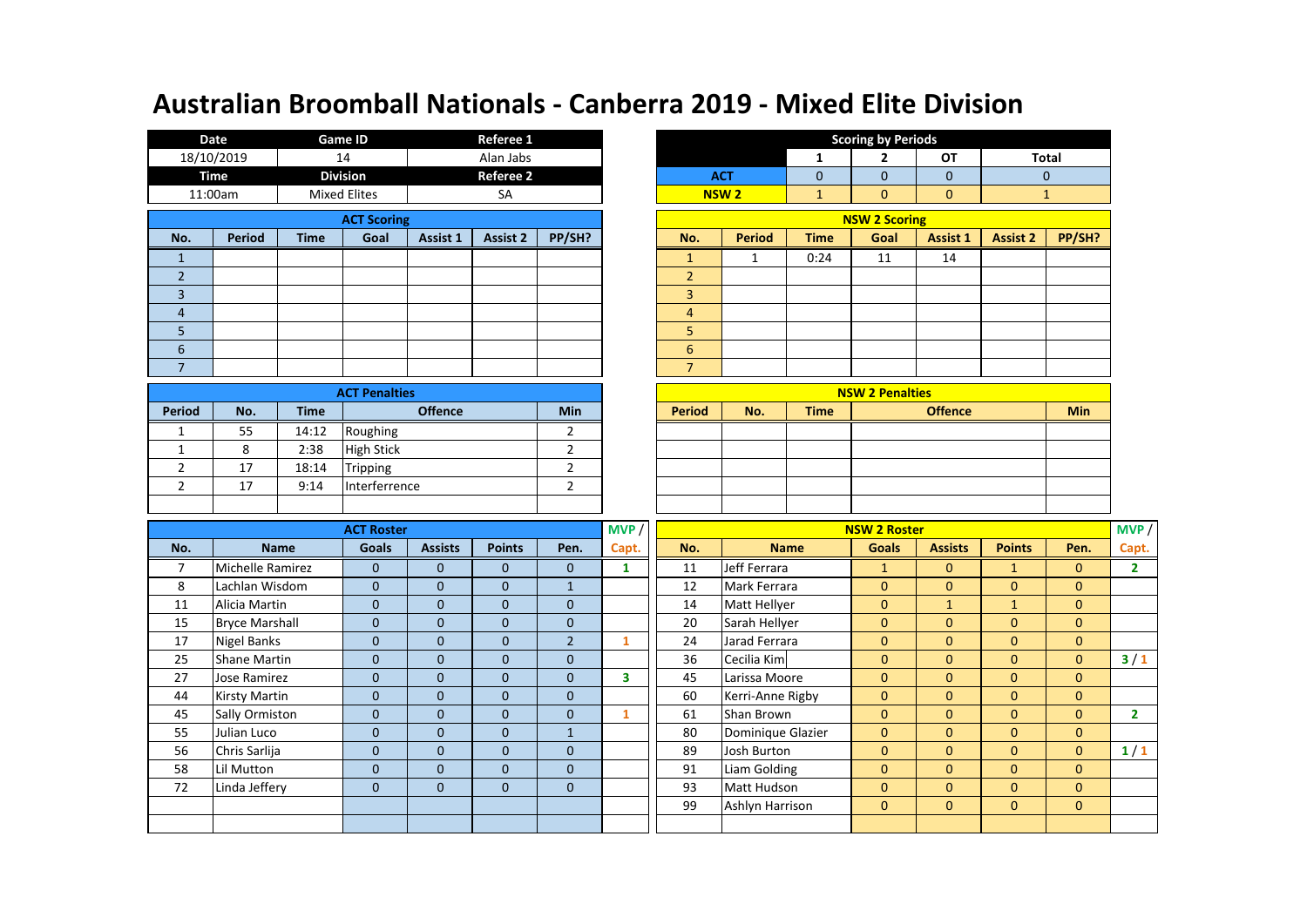|                          | Date               |             | <b>Game ID</b>       |          | Referee 1        |           |                      |                |                        |              | <b>Scoring by Periods</b>                          |                 |                 |
|--------------------------|--------------------|-------------|----------------------|----------|------------------|-----------|----------------------|----------------|------------------------|--------------|----------------------------------------------------|-----------------|-----------------|
|                          | 18/10/2019         |             | 18                   |          | Alan Jabs        |           |                      |                |                        | 1            | 2                                                  | OT              | Tot             |
|                          | <b>Time</b>        |             | <b>Division</b>      |          | <b>Referee 2</b> |           |                      |                | NSW <sub>1</sub>       | $\mathbf{1}$ | 4                                                  | $\mathbf 0$     |                 |
|                          | 2:00 <sub>pm</sub> |             | <b>Mixed Elites</b>  |          | <b>ACT</b>       |           |                      |                | <b>NSW<sub>2</sub></b> | $\mathbf{0}$ | $\mathbf{1}$                                       | $\mathbf{0}$    |                 |
|                          |                    |             | <b>NSW 1 Scoring</b> |          |                  |           | <b>NSW 2 Scoring</b> |                |                        |              |                                                    |                 |                 |
| No.                      | <b>Period</b>      | <b>Time</b> | Goal                 | Assist 1 | <b>Assist 2</b>  | PP/SH?    |                      | No.            | Period                 | <b>Time</b>  | Goal                                               | <b>Assist 1</b> | <b>Assist 2</b> |
|                          |                    | 1:10        | 0                    | 79       | 77               |           |                      |                | 2                      | 10:15        | 91                                                 | 89              |                 |
| $\overline{2}$           | $\overline{2}$     | 17:56       | 77                   | 79       |                  |           |                      | $\overline{2}$ |                        |              |                                                    |                 |                 |
| 3                        | 2                  | 11:12       | 7                    | 41       | 42               |           |                      | 3              |                        |              |                                                    |                 |                 |
| 4                        | $\overline{2}$     | 7:52        | $\overline{ }$       | 42       |                  |           |                      | $\overline{4}$ |                        |              |                                                    |                 |                 |
| 5                        | 2                  | 4:59        | 0                    | 77       | ⇁                | <b>PP</b> |                      | 5              |                        |              |                                                    |                 |                 |
| 6                        |                    |             |                      |          |                  |           |                      | 6              |                        |              |                                                    |                 |                 |
| $\overline{\phantom{a}}$ |                    |             |                      |          |                  |           |                      | $\overline{7}$ |                        |              |                                                    |                 |                 |
|                          |                    |             | <b>COLOR</b>         |          |                  |           |                      |                |                        |              | <b>Contract Contract Contract</b><br>$\frac{1}{2}$ |                 |                 |

|               |     |             | <b>NSW 1 Penalties</b> |            |               |     |             | <b>NSW 2 Penalties</b> |     |
|---------------|-----|-------------|------------------------|------------|---------------|-----|-------------|------------------------|-----|
| <b>Period</b> | No. | <b>Time</b> | <b>Offence</b>         | <b>Min</b> | <b>Period</b> | No. | <b>Time</b> | <b>Offence</b>         | Min |
|               | 79  | 10:24       | Slashing               |            |               | 89  | 5:20        | High stick             |     |
|               |     |             |                        |            |               |     |             |                        |     |
|               |     |             |                        |            |               |     |             |                        |     |
|               |     |             |                        |            |               |     |             |                        |     |
|               |     |             |                        |            |               |     |             |                        |     |

|                | Date                   | <b>Game ID</b> |                     |          | Referee 1        |        |  |                |                  |             | <b>Scoring by Periods</b> |              |                 |        |
|----------------|------------------------|----------------|---------------------|----------|------------------|--------|--|----------------|------------------|-------------|---------------------------|--------------|-----------------|--------|
|                | 18/10/2019             | 18             |                     |          | Alan Jabs        |        |  |                |                  | 1           | $\mathbf{2}$              | <b>OT</b>    |                 | Total  |
|                | Time                   |                | <b>Division</b>     |          | <b>Referee 2</b> |        |  |                | NSW <sub>1</sub> |             | 4                         | $\mathbf{0}$ |                 | 5.     |
|                | 2:00 <sub>pm</sub>     |                | <b>Mixed Elites</b> |          | <b>ACT</b>       |        |  |                | NSW <sub>2</sub> | $\mathbf 0$ | $\mathbf{1}$              | $\mathbf 0$  |                 |        |
|                | <b>NSW 1 Scoring</b>   |                |                     |          |                  |        |  |                |                  |             | <b>NSW 2 Scoring</b>      |              |                 |        |
| No.            | Period                 | <b>Time</b>    | Goal                | Assist 1 | <b>Assist 2</b>  | PP/SH? |  | No.            | <b>Period</b>    | <b>Time</b> | Goal                      | Assist 1     | <b>Assist 2</b> | PP/SH? |
| $\mathbf{1}$   |                        | 1:10           | 0                   | 79       | 77               |        |  |                | 2                | 10:15       | 91                        | 89           |                 |        |
| $\overline{2}$ | 2                      | 17:56          | 77                  | 79       |                  |        |  | $\overline{2}$ |                  |             |                           |              |                 |        |
| 3              | $\mathcal{P}$          | 11:12          | 7                   | 41       | 42               |        |  | $\overline{3}$ |                  |             |                           |              |                 |        |
| $\overline{4}$ | 2                      | 7:52           | 7                   | 42       |                  |        |  | 4              |                  |             |                           |              |                 |        |
| 5              | $\overline{2}$         | 4:59           | 0                   | 77       | 7                | PP     |  | 5              |                  |             |                           |              |                 |        |
| 6              |                        |                |                     |          |                  |        |  | 6              |                  |             |                           |              |                 |        |
| $\overline{7}$ |                        |                |                     |          |                  |        |  | 7              |                  |             |                           |              |                 |        |
|                | <b>NSW 1 Penalties</b> |                |                     |          |                  |        |  |                |                  |             | <b>NSW 2 Penalties</b>    |              |                 |        |

|                |     | <b>NSW 2 Penalties</b> |     |             |                |     |  |  |  |  |  |
|----------------|-----|------------------------|-----|-------------|----------------|-----|--|--|--|--|--|
| <b>Offence</b> | Min | Period                 | No. | <b>Time</b> | <b>Offence</b> | Min |  |  |  |  |  |
|                |     |                        | 89  | 5:20        | High stick     |     |  |  |  |  |  |
|                |     |                        |     |             |                |     |  |  |  |  |  |
|                |     |                        |     |             |                |     |  |  |  |  |  |
|                |     |                        |     |             |                |     |  |  |  |  |  |
|                |     |                        |     |             |                |     |  |  |  |  |  |

|     |                                                                               | <b>NSW 1 Roster</b> |                |                |              | MVP /        | <b>NSW 2 Roster</b> |                   |              |                |                |                |       |
|-----|-------------------------------------------------------------------------------|---------------------|----------------|----------------|--------------|--------------|---------------------|-------------------|--------------|----------------|----------------|----------------|-------|
| No. | <b>Name</b>                                                                   | <b>Goals</b>        | <b>Assists</b> | <b>Points</b>  | Pen.         | Capt.        | No.                 | <b>Name</b>       | <b>Goals</b> | <b>Assists</b> | <b>Points</b>  | Pen.           | Capt. |
| 0   | Saxon Hooper                                                                  | $\overline{2}$      | $\Omega$       | $\overline{2}$ | $\Omega$     |              | 11                  | Jeff Ferrara      | $\Omega$     | $\mathbf{0}$   | $\mathbf{0}$   | $\Omega$       |       |
| 4   | <b>Bec Davis</b>                                                              | $\mathbf{0}$        | $\mathbf{0}$   | $\mathbf 0$    | $\mathbf{0}$ |              | 12                  | Mark Ferrara      | $\mathbf{0}$ | $\mathbf{0}$   | $\mathbf{0}$   | $\mathbf{0}$   |       |
| 7   | Tim Brown                                                                     | $\overline{2}$      |                | 3              | $\mathbf{0}$ |              | 14                  | Matt Hellyer      | $\mathbf{0}$ | $\mathbf{0}$   | $\mathbf{0}$   | $\mathbf{0}$   |       |
| 16  | Kerry Baxter                                                                  | $\mathbf{0}$        | $\Omega$       | $\mathbf{0}$   | $\mathbf{0}$ |              | 20                  | Sarah Hellyer     | $\mathbf{0}$ | $\mathbf{0}$   | $\mathbf{0}$   | $\mathbf{0}$   | $2/1$ |
| 17  | Karen Boer                                                                    | $\mathbf{0}$        | $\Omega$       | $\mathbf{0}$   | $\mathbf{0}$ |              | 24                  | Jarad Ferrara     | $\mathbf{0}$ | $\mathbf{0}$   | $\mathbf{0}$   | $\mathbf{0}$   |       |
| 41  | Zac Law                                                                       | $\mathbf{0}$        | $\mathbf{1}$   |                | $\mathbf{0}$ |              | 36                  | Cecilia Kim       | $\mathbf{0}$ | $\mathbf{0}$   | $\mathbf{0}$   | $\mathbf{0}$   |       |
| 42  | Madeleine Tonkin                                                              | $\mathbf{0}$        | $\overline{2}$ | $\overline{2}$ | $\mathbf{0}$ |              | 45                  | Larissa Moore     | $\mathbf{0}$ | $\mathbf{0}$   | $\overline{0}$ | $\mathbf{0}$   |       |
| 77  | Peter Yabsley                                                                 |                     | $\overline{2}$ | $\overline{3}$ | $\mathbf{0}$ |              | 60                  | Kerri-Anne Rigby  | $\mathbf{0}$ | $\mathbf{0}$   | $\mathbf{0}$   | $\mathbf{0}$   |       |
| 79  | Sam Boer                                                                      | $\mathbf{0}$        | $\overline{2}$ | $\overline{2}$ |              | $\mathbf{2}$ | 61                  | Shan Brown        | $\mathbf{0}$ | $\mathbf{0}$   | $\mathbf{0}$   | $\overline{0}$ |       |
| 81  | Anke Vermeulen                                                                | $\mathbf{0}$        | $\Omega$       | $\mathbf{0}$   | $\mathbf{0}$ |              | 80                  | Dominique Glazier | $\mathbf{0}$ | $\mathbf{0}$   | $\mathbf{0}$   | $\overline{0}$ |       |
| 83  | Louis Sultana                                                                 | $\Omega$            | $\Omega$       | $\mathbf{0}$   | $\Omega$     |              | 89                  | Josh Burton       | $\mathbf{0}$ | 1              | $\mathbf{1}$   | $\mathbf{1}$   | 3     |
| 87  | <b>Reece Shepherd</b>                                                         | $\mathbf{0}$        | $\mathbf 0$    | $\mathbf{0}$   | $\mathbf{0}$ |              | 91                  | Liam Golding      | $\mathbf{1}$ | $\mathbf{0}$   | $\mathbf{1}$   | $\mathbf{0}$   |       |
| 88  | Lauren Yabsley                                                                | $\mathbf{0}$        | $\mathbf 0$    | $\mathbf{0}$   | $\mathbf{0}$ | 3/1          | 93                  | Matt Hudson       | $\mathbf{0}$ | $\mathbf{0}$   | $\overline{0}$ | $\mathbf{0}$   |       |
| 98  | Jodie Harrison<br>$\mathbf{0}$<br>$\mathbf{0}$<br>$\mathbf 0$<br>$\mathbf{0}$ |                     |                |                |              |              | 99                  | Ashlyn Harrison   | $\mathbf{0}$ | $\mathbf{0}$   | $\mathbf{0}$   | $\mathbf{0}$   |       |
|     |                                                                               |                     |                |                |              |              |                     |                   |              |                |                |                |       |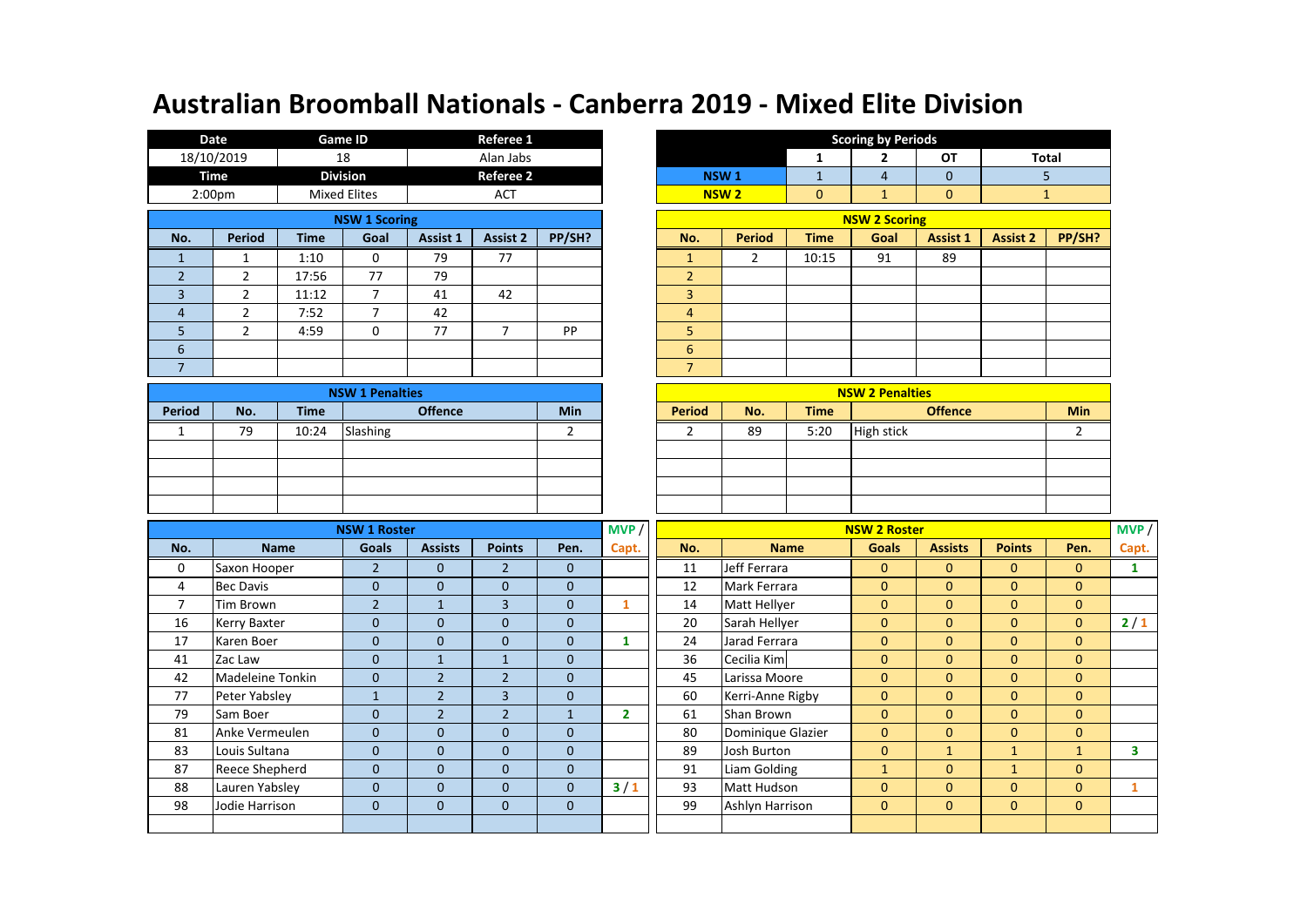|     | Date          |             | <b>Game ID</b>      |          | Referee 1        |        |                |                  |             | <b>Scoring by Periods</b><br>OT<br>2<br>1<br>$\mathbf{0}$<br>$\mathbf{1}$<br>$\mathbf{0}$<br>$\mathbf{0}$<br>$\mathbf{0}$<br><b>NSW 1 Scoring</b><br><b>Assist 1</b><br>Goal |  |                 |  |  |  |
|-----|---------------|-------------|---------------------|----------|------------------|--------|----------------|------------------|-------------|------------------------------------------------------------------------------------------------------------------------------------------------------------------------------|--|-----------------|--|--|--|
|     | 18/10/2019    |             | 20                  |          | Alan Jabs        |        |                |                  | Tot         |                                                                                                                                                                              |  |                 |  |  |  |
|     | Time          |             | <b>Division</b>     |          | <b>Referee 2</b> |        |                | <b>ACT</b>       |             |                                                                                                                                                                              |  |                 |  |  |  |
|     | 7:00pm        |             | <b>Mixed Elites</b> |          | <b>NSW</b>       |        |                | NSW <sub>1</sub> |             |                                                                                                                                                                              |  | $\mathbf 0$     |  |  |  |
|     |               |             | <b>ACT Scoring</b>  |          |                  |        |                |                  |             |                                                                                                                                                                              |  |                 |  |  |  |
| No. | <b>Period</b> | <b>Time</b> | Goal                | Assist 1 | <b>Assist 2</b>  | PP/SH? | No.            | <b>Period</b>    | <b>Time</b> |                                                                                                                                                                              |  | <b>Assist 2</b> |  |  |  |
|     |               | 8:23        | 45                  | 27       | 8                |        | 1              |                  |             |                                                                                                                                                                              |  |                 |  |  |  |
| 2   | 2             | 13:58       | 27                  | 11       | 44               |        | $\overline{2}$ |                  |             |                                                                                                                                                                              |  |                 |  |  |  |
| 3   |               |             |                     |          |                  |        | 3              |                  |             |                                                                                                                                                                              |  |                 |  |  |  |
| 4   |               |             |                     |          |                  |        | $\overline{4}$ |                  |             |                                                                                                                                                                              |  |                 |  |  |  |
| 5   |               |             |                     |          |                  |        | 5              |                  |             |                                                                                                                                                                              |  |                 |  |  |  |
| 6   |               |             |                     |          |                  |        | 6              |                  |             |                                                                                                                                                                              |  |                 |  |  |  |
| ⇁   |               |             |                     |          |                  |        | $\overline{7}$ |                  |             |                                                                                                                                                                              |  |                 |  |  |  |

|        |     |             | <b>ACT Penalties</b> |            |               |     |             | <b>NSW 1 Penalties</b>  |     |
|--------|-----|-------------|----------------------|------------|---------------|-----|-------------|-------------------------|-----|
| Period | No. | <b>Time</b> | <b>Offence</b>       | <b>Min</b> | <b>Period</b> | No. | <b>Time</b> | <b>Offence</b>          | Min |
|        |     |             |                      |            |               | 83  | 5:41        | <b>Obstructive Fall</b> |     |
|        |     |             |                      |            |               |     |             |                         |     |
|        |     |             |                      |            |               |     |             |                         |     |
|        |     |             |                      |            |               |     |             |                         |     |
|        |     |             |                      |            |               |     |             |                         |     |

|                | Referee 1<br><b>Game ID</b><br>Date |             |                                   |                  |                 |        |  |                      |                                | <b>Scoring by Periods</b> |      |                 |                 |        |   |           |  |            |  |  |              |  |  |  |  |  |  |  |  |  |                  |  |              |              |             |             |  |
|----------------|-------------------------------------|-------------|-----------------------------------|------------------|-----------------|--------|--|----------------------|--------------------------------|---------------------------|------|-----------------|-----------------|--------|---|-----------|--|------------|--|--|--------------|--|--|--|--|--|--|--|--|--|------------------|--|--------------|--------------|-------------|-------------|--|
|                | 18/10/2019                          | 20          |                                   | Alan Jabs        |                 |        |  |                      |                                |                           |      |                 |                 |        | 2 | <b>OT</b> |  | Total      |  |  |              |  |  |  |  |  |  |  |  |  |                  |  |              |              |             |             |  |
|                | Time                                |             | <b>Division</b>                   | <b>Referee 2</b> |                 |        |  |                      |                                |                           |      |                 |                 |        |   |           |  | <b>ACT</b> |  |  | $\mathbf{0}$ |  |  |  |  |  |  |  |  |  |                  |  |              |              |             |             |  |
|                | 7:00pm                              |             | <b>Mixed Elites</b>               | <b>NSW</b>       |                 |        |  |                      |                                |                           |      |                 |                 |        |   |           |  |            |  |  |              |  |  |  |  |  |  |  |  |  | NSW <sub>1</sub> |  | $\mathbf{0}$ | $\mathbf{0}$ | $\mathbf 0$ | $\mathbf 0$ |  |
|                |                                     |             | <b>ACT Scoring</b>                |                  |                 |        |  | <b>NSW 1 Scoring</b> |                                |                           |      |                 |                 |        |   |           |  |            |  |  |              |  |  |  |  |  |  |  |  |  |                  |  |              |              |             |             |  |
| No.            | Period                              | <b>Time</b> | Goal                              | Assist 1         | <b>Assist 2</b> | PP/SH? |  | No.                  | <b>Period</b>                  | <b>Time</b>               | Goal | <b>Assist 1</b> | <b>Assist 2</b> | PP/SH? |   |           |  |            |  |  |              |  |  |  |  |  |  |  |  |  |                  |  |              |              |             |             |  |
| $\mathbf{1}$   |                                     | 8:23        | 45                                | 27               | 8               |        |  |                      |                                |                           |      |                 |                 |        |   |           |  |            |  |  |              |  |  |  |  |  |  |  |  |  |                  |  |              |              |             |             |  |
| $\overline{2}$ | 2                                   | 13:58       | 27                                | 11               | 44              |        |  | $\overline{2}$       |                                |                           |      |                 |                 |        |   |           |  |            |  |  |              |  |  |  |  |  |  |  |  |  |                  |  |              |              |             |             |  |
| 3              |                                     |             |                                   |                  |                 |        |  | 3                    |                                |                           |      |                 |                 |        |   |           |  |            |  |  |              |  |  |  |  |  |  |  |  |  |                  |  |              |              |             |             |  |
| $\overline{4}$ |                                     |             |                                   |                  |                 |        |  | 4                    |                                |                           |      |                 |                 |        |   |           |  |            |  |  |              |  |  |  |  |  |  |  |  |  |                  |  |              |              |             |             |  |
| 5              |                                     |             |                                   |                  |                 |        |  | 5                    |                                |                           |      |                 |                 |        |   |           |  |            |  |  |              |  |  |  |  |  |  |  |  |  |                  |  |              |              |             |             |  |
| 6              |                                     |             |                                   |                  |                 |        |  | 6                    |                                |                           |      |                 |                 |        |   |           |  |            |  |  |              |  |  |  |  |  |  |  |  |  |                  |  |              |              |             |             |  |
| $\overline{7}$ |                                     |             |                                   |                  |                 |        |  | $\overline{ }$       |                                |                           |      |                 |                 |        |   |           |  |            |  |  |              |  |  |  |  |  |  |  |  |  |                  |  |              |              |             |             |  |
|                |                                     |             | <b>A commence of the comments</b> |                  |                 |        |  |                      | <b>ALCOHOL ALIMAN AND LINE</b> |                           |      |                 |                 |        |   |           |  |            |  |  |              |  |  |  |  |  |  |  |  |  |                  |  |              |              |             |             |  |

| <b>ACT Penalties</b> |            |               |     |             | <b>NSW 1 Penalties</b>  |            |
|----------------------|------------|---------------|-----|-------------|-------------------------|------------|
| <b>Offence</b>       | <b>Min</b> | <b>Period</b> | No. | <b>Time</b> | <b>Offence</b>          | <b>Min</b> |
|                      |            |               | 83  | 5:41        | <b>Obstructive Fall</b> |            |
|                      |            |               |     |             |                         |            |
|                      |            |               |     |             |                         |            |
|                      |            |               |     |             |                         |            |
|                      |            |               |     |             |                         |            |

|     |                       | <b>ACT Roster</b> |                |                |              | MVP / | <b>NSW 1 Roster</b> |                  |              |                |               |                |              |
|-----|-----------------------|-------------------|----------------|----------------|--------------|-------|---------------------|------------------|--------------|----------------|---------------|----------------|--------------|
| No. | <b>Name</b>           | Goals             | <b>Assists</b> | <b>Points</b>  | Pen.         | Capt. | No.                 | <b>Name</b>      | <b>Goals</b> | <b>Assists</b> | <b>Points</b> | Pen.           | Capt.        |
| 7   | Michelle Ramirez      | $\Omega$          | $\Omega$       | $\mathbf{0}$   | $\Omega$     | 2     | 0                   | Saxon Hooper     | $\mathbf{0}$ | $\mathbf{0}$   | $\mathbf{0}$  | $\mathbf{0}$   |              |
| 8   | Lachlan Wisdom        | $\mathbf{0}$      | 1              | $\mathbf{1}$   | $\mathbf{0}$ |       | 4                   | <b>Bec Davis</b> | $\mathbf{0}$ | $\mathbf{0}$   | $\mathbf{0}$  | $\mathbf{0}$   |              |
| 11  | Alicia Martin         | $\mathbf{0}$      | 1              |                | $\mathbf{0}$ | 3     | $\overline{7}$      | Tim Brown        | $\mathbf{0}$ | $\mathbf{0}$   | $\mathbf{0}$  | $\overline{0}$ | 1            |
| 15  | <b>Bryce Marshall</b> | $\Omega$          | $\Omega$       | $\mathbf 0$    | $\mathbf{0}$ | 2/1   | 16                  | Kerry Baxter     | $\mathbf{0}$ | $\mathbf{0}$   | $\mathbf{0}$  | $\mathbf{0}$   |              |
| 17  | Nigel Banks           | $\mathbf{0}$      | $\Omega$       | $\mathbf{0}$   | $\mathbf{0}$ |       | 17                  | Karen Boer       | $\mathbf{0}$ | $\mathbf{0}$   | $\mathbf{0}$  | $\mathbf{0}$   |              |
| 25  | <b>Shane Martin</b>   | $\mathbf{0}$      | $\Omega$       | $\mathbf{0}$   | $\mathbf{0}$ |       | 41                  | Zac Law          | $\mathbf{0}$ | $\mathbf{0}$   | $\mathbf{0}$  | $\mathbf{0}$   |              |
| 27  | Jose Ramirez          | $\mathbf{1}$      | $\mathbf{1}$   | $\overline{2}$ | $\mathbf{0}$ |       | 42                  | Madeleine Tonkin | $\mathbf{0}$ | $\mathbf{0}$   | $\mathbf{0}$  | $\mathbf{0}$   |              |
| 44  | Kirsty Martin         | $\mathbf{0}$      |                |                | $\mathbf{0}$ |       | 77                  | Peter Yabsley    | $\mathbf{0}$ | $\mathbf{0}$   | $\mathbf{0}$  | $\mathbf{0}$   |              |
| 45  | Sally Ormiston        | $\mathbf{1}$      | $\mathbf{0}$   |                | $\mathbf{0}$ |       | 79                  | Sam Boer         | $\mathbf{0}$ | $\mathbf{0}$   | $\mathbf{0}$  | $\overline{0}$ | $\mathbf{1}$ |
| 55  | Julian Luco           | $\mathbf{0}$      | $\mathbf{0}$   | $\mathbf 0$    | $\mathbf{0}$ | 3     | 81                  | Anke Vermeulen   | $\mathbf{0}$ | $\mathbf{0}$   | $\mathbf{0}$  | $\overline{0}$ |              |
| 56  | Chris Sarlija         | $\mathbf{0}$      | $\mathbf{0}$   | $\mathbf{0}$   | $\mathbf{0}$ |       | 83                  | Louis Sultana    | $\mathbf{0}$ | $\mathbf{0}$   | $\mathbf{0}$  | $\mathbf{1}$   |              |
| 58  | Lil Mutton            | $\mathbf{0}$      | $\mathbf{0}$   | $\mathbf{0}$   | $\mathbf{0}$ |       | 87                  | Reece Shepherd   | $\mathbf{0}$ | $\mathbf{0}$   | $\mathbf{0}$  | $\overline{0}$ |              |
| 72  | Linda Jeffery         | $\mathbf{0}$      | $\mathbf{0}$   | $\mathbf 0$    | $\mathbf{0}$ |       | 88                  | Lauren Yabsley   | $\mathbf{0}$ | $\mathbf{0}$   | $\mathbf{0}$  | $\mathbf{0}$   |              |
|     |                       |                   |                |                |              |       | 98                  | Jodie Harrison   | $\mathbf{0}$ | $\mathbf{0}$   | $\mathbf{0}$  | $\overline{0}$ |              |
|     |                       |                   |                |                |              |       |                     |                  |              |                |               |                |              |